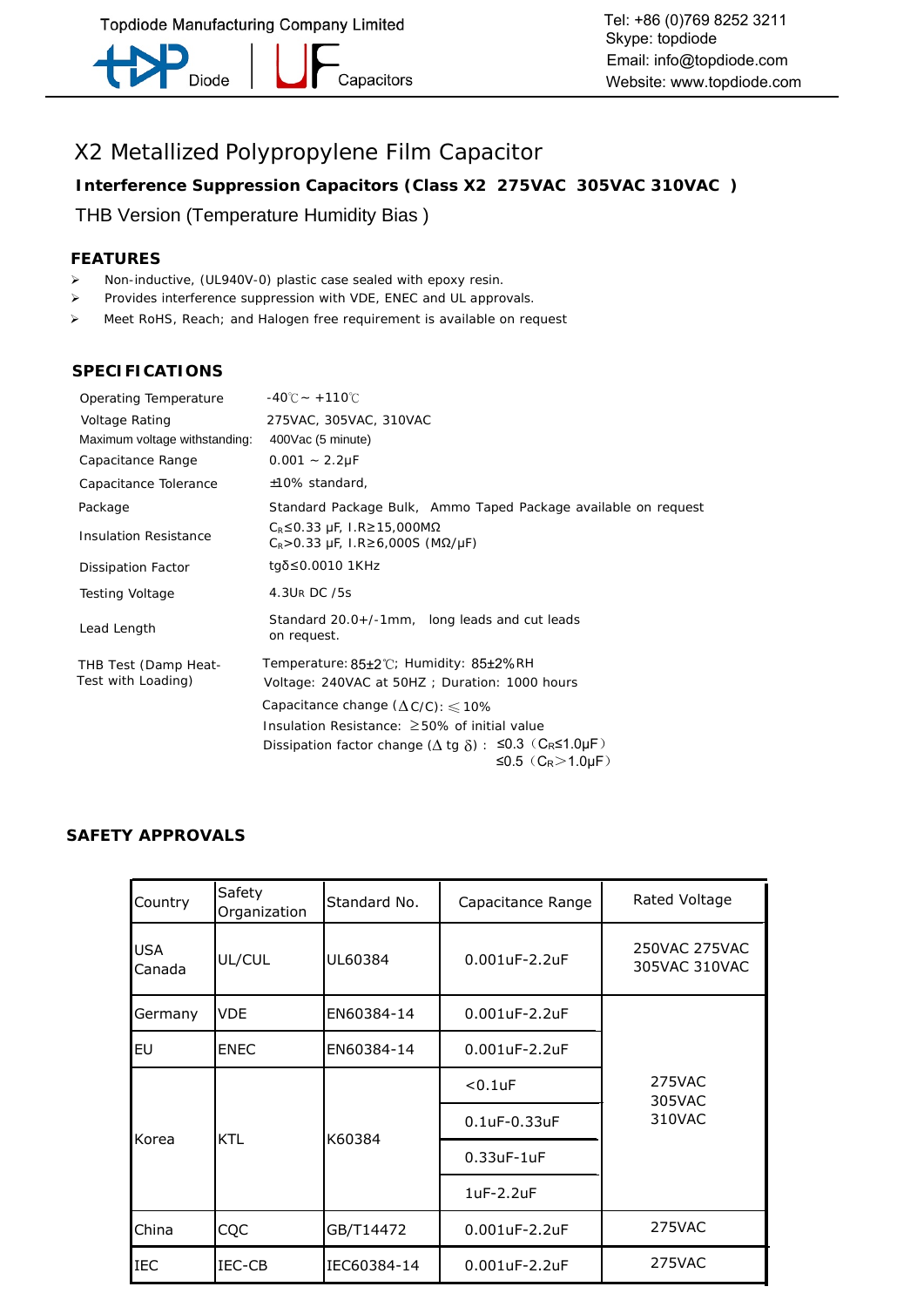

-<br>Capacitors

**B type**

Tel: +86 (0)769 8252 3211 Skype: topdiode Email: info@topdiode.com Website: www.topdiode.com

### X2 Metallized Polypropylene Film Capacitor

**Interference Suppression Capacitors (Class X2, 275VAC)**

**Dimensions Table for 275V AC** (Unit : mm)

**A type**

| $\mathbf{u}$ F | $L\pm 1$ | $T\pm 1$         | $H\pm 1$ | $P\pm1.0$ | d $\varnothing \pm 0.05$ | <b>Size Code</b> | uF           | $L\pm 1$                    | $T\pm 1$         | H <sub>±1</sub> |
|----------------|----------|------------------|----------|-----------|--------------------------|------------------|--------------|-----------------------------|------------------|-----------------|
| 0.0022         | 13       | 5                | 11       | 10        | 0.6                      | 0100             | 0.01         | 18                          | $\sqrt{5}$       | 11              |
| 0.0027         | 13       | 5                | 11       | 10        | 0.6                      | 0100             | 0.033        | 18                          | 5                | 11              |
| 0.0033         | 13       | $\mathfrak s$    | 11       | 10        | 0.6                      | 0100             | 0.047        | 13                          | 5                | 11              |
| 0.0039         | 13       | 5                | 11       | 10        | 0.6                      | 0100             | 0.056        | 13                          | 6                | 12              |
| 0.0047         | 13       | $\sqrt{5}$       | 11       | 10        | 0.6                      | 0100             | 0.068        | 13                          | 6                | 12              |
| 0.0056         | 13       | $\sqrt{5}$       | 11       | 10        | 0.6                      | 0100             | 0.082        | 13                          | 6                | 12              |
| 0.0068         | 13       | $\sqrt{5}$       | 11       | 10        | 0.6                      | 0100             | 0.1          | 13                          | 6                | 12              |
| 0.0082         | 13       | $\sqrt{5}$       | 11       | 10        | 0.6                      | 0100             | 0.18         | 18                          | 7.5              | 13.5            |
| 0.01           | 13       | 5                | 11       | 10        | 0.6                      | 0100             | 0.22         | 18                          | 8.5              | 14.5            |
| 0.012          | 13       | $\sqrt{5}$       | 11       | 10        | 0.6                      | 0100             | $0.22*$      | 18                          | $\boldsymbol{6}$ | 12              |
| 0.015          | 13       | 5                | 11       | 10        | 0.6                      | 0100             | 0.27         | 18                          | 10               | 15.8            |
| 0.018          | 13       | $\sqrt{5}$       | 11       | 10        | 0.6                      | 0100             | 0.33         | 18                          | 10               | 15.8            |
| 0.022          | 13       | $\sqrt{5}$       | 11       | 10        | 0.6                      | 0100             | $0.33*$      | 18                          | 8.5              | 14.5            |
| 0.022          | 18       | $\sqrt{5}$       | 11       | 15        | 0.8                      | 0150             | 0.39         | 18                          | 10               | 16              |
| 0.027          | 13       | 5                | 11       | 10        | 0.6                      | 0100             | 0.47         | 18                          | 11               | 19              |
| 0.033          | 13       | $\sqrt{5}$       | 11       | 10        | 0.6                      | 0100             | $0.47*$      | 18                          | 8.5              | 14.5            |
| 0.039          | 13       | $\sqrt{5}$       | 11       | 10        | 0.6                      | 0100             | 0.56         | 26.5                        | 10               | 19              |
| 0.047          | 18       | $\mathfrak s$    | 11       | 15        | 0.8                      | 0150             | 0.68         | 26.5                        | 10               | 19              |
| 0.056          | 18       | $\sqrt{5}$       | 11       | 15        | 0.8                      | 0150             | 0.68         | 18                          | 11               | 19              |
| 0.068          | 18       | 5                | 11       | 15        | 0.8                      | 0150             | 0.82         | 26.5                        | 10               | 19              |
| 0.082          | 18       | 6                | 12       | 15        | 0.8                      | 0150             | $\mathbf{1}$ | 26.5                        | 10               | 19              |
| 0.1            | 18       | 6                | 12       | 15        | 0.8                      | 0150             | 1.5          | 26.5                        | 11               | 20              |
| 0.12           | 18       | 7.5              | 13.5     | 15        | 0.8                      | 0150             |              |                             |                  |                 |
| 0.15           | 13       | 6                | 12       | 10        | 0.6                      | 0100             |              | Remark: "*" mean smaller bo |                  |                 |
| 0.15           | 18       | 7.5              | 13.5     | 15        | 0.8                      | 0150             |              |                             |                  |                 |
| $0.15*$        | 18       | 6                | 12       | 15        | 0.8                      | $S150^*$         |              |                             |                  |                 |
| 0.15           | 26.5     | $\tau$           | 16.5     | 22.5      | 0.8                      | 0225             |              |                             |                  |                 |
| 0.18           | 26.5     | $\tau$           | 16.5     | 22.5      | 0.8                      | 0225             |              |                             |                  |                 |
| 0.22           | 26.5     | $\boldsymbol{7}$ | 16.5     | 22.5      | 0.8                      | 0225             |              |                             |                  |                 |
| 0.27           | 26.5     | 7                | 16.5     | 22.5      | 0.8                      | 0225             |              |                             |                  |                 |
| 0.33           | 26.5     | 7                | 16.5     | 22.5      | 0.8                      | 0225             |              |                             |                  |                 |
| 0.39           | 26.5     | 8.5              | 17       | 22.5      | 0.8                      | 0225             |              |                             |                  |                 |
| 0.47           | 26.5     | 10               | 19       | 22.5      | 0.8                      | 0225             |              |                             |                  |                 |
| 0.47           | 31.5     | 10.8             | 19.5     | 27.5      | 0.8                      | 0275             |              |                             |                  |                 |
| 0.56           | 31.5     | 10.8             | 19.5     | 27.5      | 0.8                      | 0275             |              |                             |                  |                 |
| 0.68           | 31.5     | 10.8             | 19.5     | 27.5      | 0.8                      | 0275             |              |                             |                  |                 |
| 0.82           | 31.5     | 10.8             | 19.5     | 27.5      | 0.8                      | 0275             |              |                             |                  |                 |
| $\vert$ 1      | 31.5     | 13               | 22       | 27.5      | 0.8                      | 0275             |              |                             |                  |                 |
| 1.5            | 31.5     | 13               | 22       | 27.5      | 0.8                      | 0275             |              |                             |                  |                 |
| 2.2            | 31.5     | 13               | 22       | 27.5      | 0.8                      | 0275             |              |                             |                  |                 |

| $d\emptyset \pm 0.05$ | <b>Size Code</b> | uF           | $L\pm 1$ | $T\pm 1$ | $H \pm 1$ | $P\pm1.0$ | d $\varnothing \pm 0.05$ | <b>Size Code</b>    |
|-----------------------|------------------|--------------|----------|----------|-----------|-----------|--------------------------|---------------------|
| 0.6                   | 0100             | 0.01         | 18       | 5        | 11        | 15        | 0.8                      | 0150                |
| 0.6                   | 0100             | 0.033        | 18       | 5        | 11        | 15        | 0.8                      | 0150                |
| 0.6                   | 0100             | 0.047        | 13       | 5        | 11        | 10        | 0.6                      | 0100                |
| 0.6                   | 0100             | 0.056        | 13       | 6        | 12        | 10        | 0.6                      | 0100                |
| 0.6                   | 0100             | 0.068        | 13       | 6        | 12        | 10        | 0.6                      | 0100                |
| 0.6                   | 0100             | 0.082        | 13       | 6        | 12        | 10        | 0.6                      | 0100                |
| 0.6                   | 0100             | 0.1          | 13       | 6        | 12        | 10        | 0.6                      | 0100                |
| 0.6                   | 0100             | 0.18         | 18       | 7.5      | 13.5      | 15        | 0.8                      | 0150                |
| 0.6                   | 0100             | 0.22         | 18       | 8.5      | 14.5      | 15        | 0.8                      | 0150                |
| 0.6                   | 0100             | $0.22*$      | 18       | 6        | 12        | 15        | 0.8                      | $\text{S150}^\star$ |
| 0.6                   | 0100             | 0.27         | 18       | 10       | 15.8      | 15        | 0.8                      | 0150                |
| 0.6                   | 0100             | 0.33         | 18       | 10       | 15.8      | 15        | $0.8\,$                  | 0150                |
| 0.6                   | 0100             | $0.33*$      | 18       | 8.5      | 14.5      | 15        | 0.8                      | $S150^*$            |
| 0.8                   | 0150             | 0.39         | 18       | 10       | 16        | 15        | $0.8\,$                  | 0150                |
| 0.6                   | 0100             | 0.47         | 18       | 11       | 19        | 15        | 0.8                      | 0150                |
| 0.6                   | 0100             | $0.47*$      | 18       | 8.5      | 14.5      | 15        | 0.8                      | $$150^*$            |
| 0.6                   | 0100             | 0.56         | 26.5     | 10       | 19        | 22.5      | $0.8\,$                  | 0225                |
| 0.8                   | 0150             | 0.68         | 26.5     | 10       | 19        | 22.5      | 0.8                      | 0225                |
| 0.8                   | 0150             | 0.68         | 18       | 11       | 19        | 15        | 0.8                      | 0150                |
| 0.8                   | 0150             | 0.82         | 26.5     | 10       | 19        | 22.5      | 0.8                      | 0225                |
| 0.8                   | 0150             | $\mathbf{1}$ | 26.5     | 10       | 19        | 22.5      | 0.8                      | 0225                |
| 0.8                   | 0150             | 1.5          | 26.5     | 11       | 20        | 22.5      | 0.8                      | 0225                |

**Remark: "\*" mean smaller box size item, size code different.**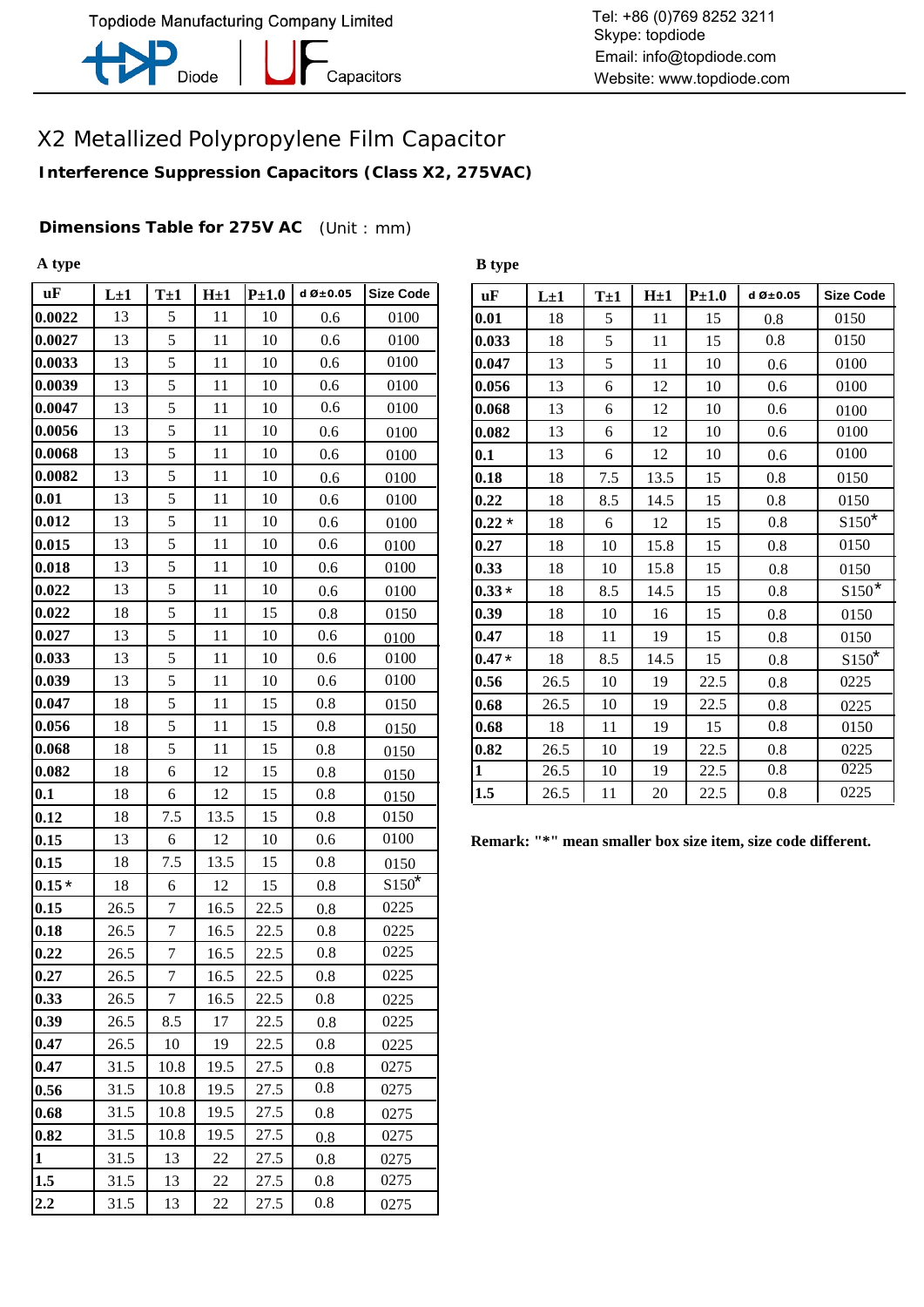

-<br>Capacitors

### X2 Metallized Polypropylene Film Capacitor

**Interference Suppression Capacitors (Class X2, 305VAC)**

**Dimensions Table for 305V AC** (Unit : mm)

**A type**

| $\bf CAP$    | $L\pm0.5$ | $T\pm0.5$        | $H\pm0.5$ | $P\pm1.0$ |         | d Ø $\pm$ 0.05 Size Code | <b>CAP</b>   | $L\pm0.5$                             | $T\pm0.5$ | $H\pm0.5$ | $P\pm 1.0$ |
|--------------|-----------|------------------|-----------|-----------|---------|--------------------------|--------------|---------------------------------------|-----------|-----------|------------|
| 0.0022       | 13        | 5                | 11        | 10        | 0.6     | 0100                     | 0.01         | 18                                    | 5         | 11        | 15         |
| 0.0027       | 13        | 5                | 11        | 10        | 0.6     | 0100                     | 0.033        | 18                                    | 5         | 11        | 15         |
| 0.0033       | 13        | 5                | 11        | 10        | $0.6\,$ | 0100                     | 0.047        | 13                                    | 5         | 11        | 10         |
| 0.0039       | 13        | 5                | 11        | 10        | 0.6     | 0100                     | 0.056        | 13                                    | 6         | 12        | 10         |
| 0.0047       | 13        | 5                | 11        | 10        | 0.6     | 0100                     | 0.068        | 13                                    | 6         | 12        | 10         |
| 0.0056       | 13        | 5                | 11        | 10        | 0.6     | 0100                     | 0.082        | 13                                    | 6         | 12        | 10         |
| 0.0068       | 13        | 5                | 11        | 10        | 0.6     | 0100                     | 0.1          | 13                                    | 6         | 12        | 10         |
| 0.0082       | 13        | 5                | 11        | 10        | 0.6     | 0100                     | 0.18         | 18                                    | 7.5       | 13.5      | 15         |
| 0.01         | 13        | 5                | 11        | 10        | 0.6     | 0100                     | 0.22         | 18                                    | 8.5       | 14.5      | 15         |
| 0.012        | 13        | $\mathfrak s$    | 11        | 10        | 0.6     | 0100                     | 0.25         | 18                                    | 8.5       | 14.5      | 15         |
| 0.015        | 13        | 5                | 11        | 10        | 0.6     | 0100                     | 0.27         | 18                                    | 10        | 15.8      | 15         |
| 0.018        | 13        | 5                | 11        | 10        | 0.6     | 0100                     | 0.33         | 18                                    | 10        | 15.8      | 15         |
| 0.022        | 13        | 5                | 11        | 10        | 0.6     | 0100                     | 0.33         | 18                                    | 8.5       | 14.5      | 15         |
| 0.022        | 18        | 5                | 11        | 15        | 0.8     | 0150                     | 0.39         | 18                                    | 10        | 16        | 15         |
| 0.027        | 13        | 5                | 11        | 10        | 0.6     | 0100                     | 0.39         | 18                                    | 11        | 19        | 15         |
| 0.033        | 13        | 5                | 11        | 10        | 0.6     | 0100                     | 0.47         | 18                                    | 11        | 19        | 15         |
| 0.039        | 13        | 5                | 11        | 10        | 0.6     | 0100                     | 0.56         | 26.5                                  | 10        | 19        | 22.5       |
| 0.047        | 18        | 5                | 11        | 15        | 0.8     | 0150                     | 0.68         | 26.5                                  | 10        | 19        | 22.5       |
| 0.056        | 18        | $\mathfrak s$    | 11        | 15        | 0.8     | 0150                     | 0.82         | 26.5                                  | 10        | 19        | 22.5       |
| 0.068        | 18        | 5                | 11        | 15        | 0.8     | 0150                     | $\mathbf{1}$ | 26.5                                  | 11        | 20        | 22.5       |
| 0.082        | 18        | 6                | 12        | 15        | 0.8     | 0150                     | 1.5          | 26.5                                  | 13        | 22        | 22.5       |
| 0.1          | 18        | 6                | 12        | 15        | 0.8     | 0150                     |              |                                       |           |           |            |
| 0.12         | 18        | 7.5              | 13.5      | 15        | 0.8     | 0150                     |              | Remark: "*" mean smaller box size ite |           |           |            |
| 0.15         | 18        | 7.5              | 13.5      | 15        | 0.8     | 0150                     |              |                                       |           |           |            |
| $0.15*$      | 18        | $\boldsymbol{6}$ | 12        | 15        | 0.8     | $S150^*$                 |              |                                       |           |           |            |
| 0.15         | 26.5      | $\tau$           | 16.5      | 22.5      | 0.8     | 0225                     |              |                                       |           |           |            |
| 0.18         | 26.5      | $\tau$           | 16.5      | 22.5      | 0.8     | 0225                     |              |                                       |           |           |            |
| 0.22         | 26.5      | $\tau$           | 16.5      | 22.5      | $0.8\,$ | 0225                     |              |                                       |           |           |            |
| 0.27         | 26.5      | $\tau$           | 16.5      | 22.5      | 0.8     | 0225                     |              |                                       |           |           |            |
| 0.33         | 26.5      | $\boldsymbol{7}$ | 16.5      | 22.5      | 0.8     | 0225                     |              |                                       |           |           |            |
| 0.39         | 26.5      | 8.5              | 17        | 22.5      | 0.8     | 0225                     |              |                                       |           |           |            |
| 0.47         | 26.5      | 10               | 19        | 22.5      | 0.8     | $$225$ *                 |              |                                       |           |           |            |
| 0.47         | 31.5      | 10.8             | 19.5      | 27.5      | 0.8     | 0275                     |              |                                       |           |           |            |
| 0.56         | 31.5      | 10.8             | 19.5      | 27.5      | 0.8     | 0275                     |              |                                       |           |           |            |
| 0.68         | 31.5      | 10.8             | 19.5      | 27.5      | 0.8     | 0275                     |              |                                       |           |           |            |
| 0.82         | 31.5      | 10.8             | 19.5      | 27.5      | 0.8     | 0275                     |              |                                       |           |           |            |
| $\mathbf{1}$ | 31.5      | 13               | 22        | 27.5      | 0.8     | 0275                     |              |                                       |           |           |            |
| 1.5          | 31.5      | 13               | 22        | 27.5      | 0.8     | 0275                     |              |                                       |           |           |            |
| 2.2          | 31        | 14               | 25        | 27.5      | $0.8\,$ | 0275                     |              |                                       |           |           |            |

**B type**

| $d$ Ø $\pm$ 0.05 | <b>Size Code</b> | <b>CAP</b>   | $L\pm0.5$ | $T\pm0.5$ | $H\pm0.5$ | $P\pm1.0$ | $d\emptyset \pm 0.05$ | <b>Size Code</b> |
|------------------|------------------|--------------|-----------|-----------|-----------|-----------|-----------------------|------------------|
| 0.6              | 0100             | 0.01         | 18        | 5         | 11        | 15        | 0.8                   | 0150             |
| 0.6              | 0100             | 0.033        | 18        | 5         | 11        | 15        | 0.8                   | 0150             |
| 0.6              | 0100             | 0.047        | 13        | 5         | 11        | 10        | 0.6                   | 0100             |
| 0.6              | 0100             | 0.056        | 13        | 6         | 12        | 10        | 0.6                   | 0100             |
| 0.6              | 0100             | 0.068        | 13        | 6         | 12        | 10        | 0.6                   | 0100             |
| 0.6              | 0100             | 0.082        | 13        | 6         | 12        | 10        | 0.6                   | 0100             |
| 0.6              | 0100             | 0.1          | 13        | 6         | 12        | 10        | 0.6                   | 0100             |
| 0.6              | 0100             | 0.18         | 18        | 7.5       | 13.5      | 15        | 0.8                   | 0150             |
| 0.6              | 0100             | 0.22         | 18        | 8.5       | 14.5      | 15        | 0.8                   | 0150             |
| 0.6              | 0100             | 0.25         | 18        | 8.5       | 14.5      | 15        | 0.8                   | 0150             |
| 0.6              | 0100             | 0.27         | 18        | 10        | 15.8      | 15        | 0.8                   | 0150             |
| 0.6              | 0100             | 0.33         | 18        | 10        | 15.8      | 15        | 0.8                   | 0150             |
| 0.6              | 0100             | 0.33         | 18        | 8.5       | 14.5      | 15        | 0.8                   | 0150             |
| 0.8              | 0150             | 0.39         | 18        | 10        | 16        | 15        | 0.8                   | 0150             |
| 0.6              | 0100             | 0.39         | 18        | 11        | 19        | 15        | 0.8                   | 0150             |
| 0.6              | 0100             | 0.47         | 18        | 11        | 19        | 15        | 0.8                   | 0150             |
| 0.6              | 0100             | 0.56         | 26.5      | 10        | 19        | 22.5      | 0.8                   | 0225             |
| 0.8              | 0150             | 0.68         | 26.5      | 10        | 19        | 22.5      | 0.8                   | 0225             |
| 0.8              | 0150             | 0.82         | 26.5      | 10        | 19        | 22.5      | 0.8                   | 0225             |
| 0.8              | 0150             | $\mathbf{1}$ | 26.5      | 11        | 20        | 22.5      | 0.8                   | 0225             |
| 0.8              | 0150             | 1.5          | 26.5      | 13        | 22        | 22.5      | 0.8                   | 0225             |

**Remark: "\*" mean smaller box size item, size code different.**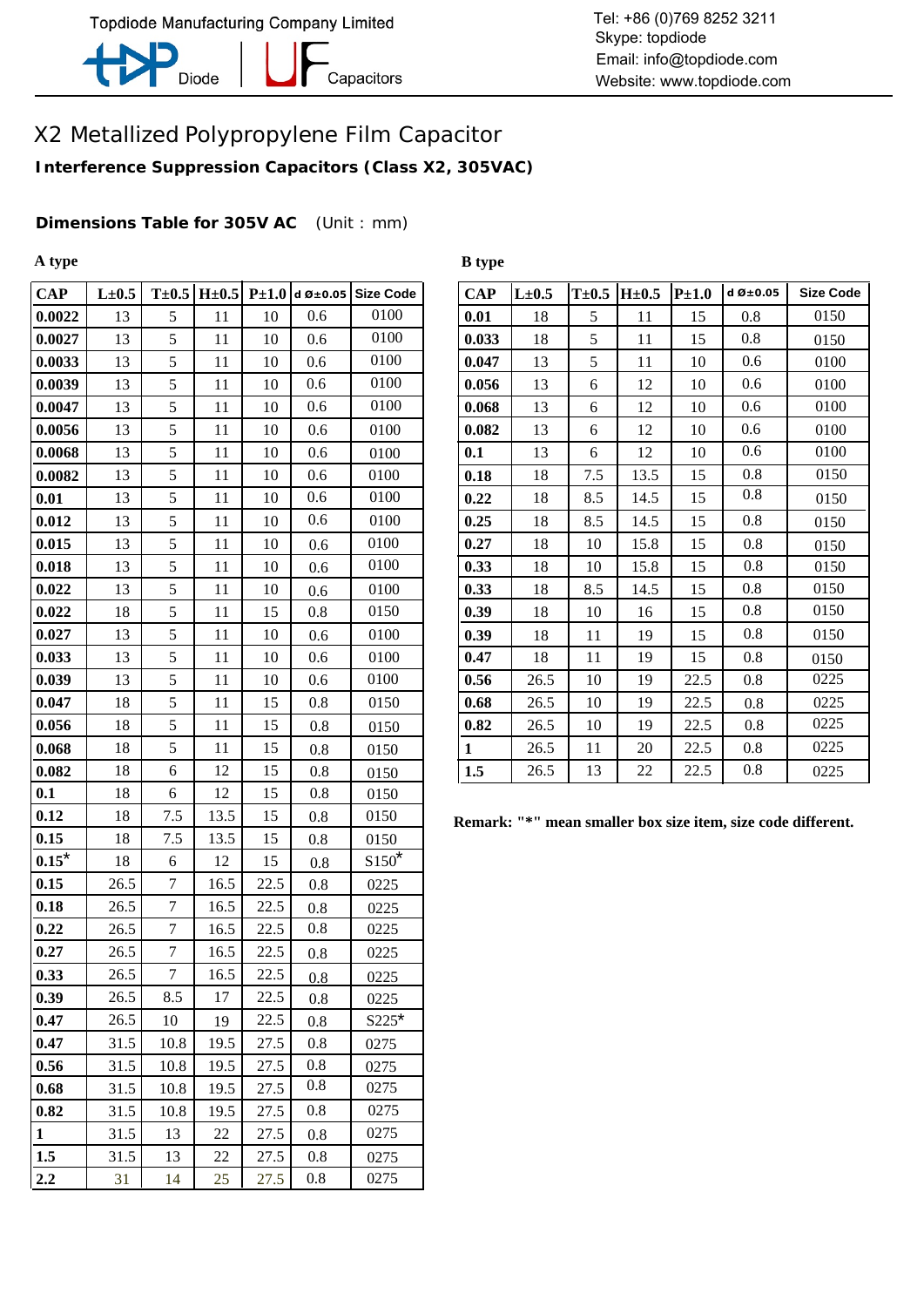

-<br>Capacitors

Tel: +86 (0)769 8252 3211 Skype: topdiode Email: info@topdiode.com Website: www.topdiode.com

# X2 Metallized Polypropylene Film Capacitor

**Interference Suppression Capacitors (Class X2, 310VAC)**

**Dimensions Table for 310V AC** (Unit : mm)

| A type  |          |                |         |           |                          |                  | <b>B</b> type |          |                                                              |           |           |         |                          |
|---------|----------|----------------|---------|-----------|--------------------------|------------------|---------------|----------|--------------------------------------------------------------|-----------|-----------|---------|--------------------------|
| uF      | $L\pm 1$ | $T \pm 1$      | $H\pm1$ | $P\pm1.0$ | d $\varnothing \pm 0.05$ | <b>Size Code</b> | <b>uF</b>     | $L\pm 1$ | $T\pm 1$                                                     | $H \pm 1$ | $P\pm1.0$ |         | d Ø $\pm$ 0.05 Size Code |
| 0.0022  | 13       | 5              | 11      | 10        | 0.6                      | 0100             | 0.01          | 18       | 5                                                            | 11        | 15        | 0.8     | 0150                     |
| 0.0027  | 13       | 5              | 11      | 10        | 0.6                      | 0100             | 0.033         | 18       | 5                                                            | 11        | 15        | 0.8     | 0150                     |
| 0.0033  | 13       | 5              | 11      | 10        | 0.6                      | 0100             | 0.047         | 13       | 5                                                            | 11        | $10\,$    | 0.6     | 0100                     |
| 0.0039  | 13       | 5              | 11      | 10        | 0.6                      | 0100             | 0.056         | 13       | 6                                                            | 12        | 10        | 0.6     | 0100                     |
| 0.0047  | 13       | 5              | $11\,$  | $10\,$    | 0.6                      | 0100             | 0.068         | 13       | $\sqrt{6}$                                                   | 12        | $10\,$    | 0.6     | 0100                     |
| 0.0056  | -13      | 5              | 11      | 10        | 0.6                      | 0100             | 0.082         | 13       | 6                                                            | 12        | 10        | 0.6     | 0100                     |
| 0.0068  | 13       | 5              | 11      | 10        | 0.6                      | 0100             | 0.1           | 13       | 6                                                            | 12        | 10        | 0.6     | 0100                     |
| 0.0082  | 13       | 5              | 11      | 10        | 0.6                      | 0100             | 0.18          | 18       | 7.5                                                          | 13.5      | 15        | 0.8     | 0150                     |
| 0.01    | 13       | 5              | 11      | $10\,$    | 0.6                      | 0100             | 0.22          | 18       | 8.5                                                          | 14.5      | 15        | 0.8     | 0150                     |
| 0.012   | 13       | $\overline{5}$ | 11      | 10        | 0.6                      | 0100             | 0.27          | 18       | 10                                                           | 15.8      | 15        | 0.8     | 0150                     |
| 0.015   | 13       | 5              | 11      | 10        | 0.6                      | 0100             | 0.33          | 18       | 10                                                           | 16        | 15        | $0.8\,$ | 0150                     |
| 0.018   | 13       | 5              | 11      | 10        | 0.6                      | 0100             | $0.33*$       | 18       | 8.5                                                          | 14.5      | 15        | 0.8     | S <sub>150</sub>         |
| 0.022   | 13       | 5              | $11\,$  | $10\,$    | 0.6                      | 0100             | 0.39          | 18       | 10                                                           | 16        | 15        | 0.8     | 0150                     |
| 0.022   | 18       | 5              | 11      | 15        | 0.8                      | 0150             | 0.39          | 18       | 11                                                           | 19        | 15        | 0.8     | 0150                     |
| 0.027   | 13       | 5              | 11      | 10        | 0.6                      | 0100             | 0.47          | 18       | $11\,$                                                       | 19        | 15        | $0.8\,$ | 0150                     |
| 0.033   | 13       | 5              | 11      | 10        | 0.6                      | 0100             | 0.56          | 26.5     | 10                                                           | 19        | 22.5      | 0.8     | 0225                     |
| 0.039   | 13       | 5              | 11      | $10\,$    | 0.6                      | 0100             | 0.68          | 26.5     | 10                                                           | 19        | 22.5      | 0.8     | 0225                     |
| 0.047   | 18       | 5              | 11      | 15        | 0.8                      | 0150             | 0.82          | 26.5     | 10                                                           | 19        | 22.5      | 0.8     | 0225                     |
| 0.056   | 18       | 5              | 11      | 15        | $0.8\,$                  | 0150             | 1             | 26.5     | 11                                                           | $20\,$    | 22.5      | $0.8\,$ | 0225                     |
| 0.068   | 18       | 5              | 11      | 15        | 0.8                      | 0150             | 1.5           | 26.5     | 13                                                           | 22        | 22.5      | 0.8     | 0225                     |
| 0.082   | 18       | 6              | 12      | 15        | $0.8\,$                  | 0150             |               |          | Remark: "*" mean smaller box size item, size code different. |           |           |         |                          |
| 0.1     | 18       | 6              | 12      | 15        | 0.8                      | 0150             |               |          |                                                              |           |           |         |                          |
| 0.12    | 18       | 7.5            | 13.5    | 15        | 0.8                      | 0150             |               |          |                                                              |           |           |         |                          |
| 0.15    | 18       | $7.5\,$        | 13.5    | 15        | $0.8\,$                  | 0150             |               |          |                                                              |           |           |         |                          |
| $0.15*$ | 18       | 6              | $12\,$  | 15        | 0.8                      | $$150*$          |               |          |                                                              |           |           |         |                          |
| 0.15    | 26.5     | $\tau$         | 16.5    | 22.5      | 0.8                      | 0225             |               |          |                                                              |           |           |         |                          |
| 0.18    | 26.5     | $\overline{7}$ | 16.5    | 22.5      | $0.8\,$                  | 0225             |               |          |                                                              |           |           |         |                          |
| 0.2     | 18       | 8.5            | 14.5    | 15        | 0.8                      | 0150             |               |          |                                                              |           |           |         |                          |
| 0.22    | 26.5     | $\overline{7}$ | 16.5    | 22.5      | $0.8\,$                  | 0225             |               |          |                                                              |           |           |         |                          |
| 0.27    | 26.5     | $\tau$         | 16.5    | 22.5      | 0.8                      | 0225             |               |          |                                                              |           |           |         |                          |
| 0.33    | 26.5     | $\overline{7}$ | 16.5    | 22.5      | 0.8                      | 0225             |               |          |                                                              |           |           |         |                          |
| 0.39    | 26.5     | 8.5            | 17      | 22.5      | 0.8                      | 0225             |               |          |                                                              |           |           |         |                          |
| 0.47    | 26.5     | 10             | 19      | 22.5      | $0.8\,$                  | 0225             |               |          |                                                              |           |           |         |                          |
| 0.47    | 31.5     | 10.8           | 19.5    | 27.5      | 0.8                      | 0275             |               |          |                                                              |           |           |         |                          |
| 0.56    | 31.5     | 10.8           | 19.5    | 27.5      | 0.8                      | 0275             |               |          |                                                              |           |           |         |                          |
| 0.68    | 31.5     | 10.8           | 19.5    | 27.5      | 0.8                      | 0275             |               |          |                                                              |           |           |         |                          |
| 0.82    | 31.5     | 10.8           | 19.5    | 27.5      | 0.8                      | 0275             |               |          |                                                              |           |           |         |                          |
| 1       | 31.5     | 13             | 22      | 27.5      | 0.8                      | 0275             |               |          |                                                              |           |           |         |                          |
| 1.5     | 31.5     | 13             | $22\,$  | 27.5      | 0.8                      | 0275             |               |          |                                                              |           |           |         |                          |
| 2.2     | 31       | 14             | 25      | 27.5      | 0.8                      | 0275             |               |          |                                                              |           |           |         |                          |

| uF           | $L\pm 1$ | $T\pm 1$ | H <sub>±1</sub> | $P\pm1.0$ | d $\varnothing \pm 0.05$ | <b>Size Code</b> |
|--------------|----------|----------|-----------------|-----------|--------------------------|------------------|
| 0.01         | 18       | 5        | 11              | 15        | 0.8                      | 0150             |
| 0.033        | 18       | 5        | 11              | 15        | 0.8                      | 0150             |
| 0.047        | 13       | 5        | 11              | 10        | 0.6                      | 0100             |
| 0.056        | 13       | 6        | 12              | 10        | 0.6                      | 0100             |
| 0.068        | 13       | 6        | 12              | 10        | 0.6                      | 0100             |
| 0.082        | 13       | 6        | 12              | 10        | 0.6                      | 0100             |
| 0.1          | 13       | 6        | 12              | 10        | 0.6                      | 0100             |
| 0.18         | 18       | 7.5      | 13.5            | 15        | 0.8                      | 0150             |
| 0.22         | 18       | 8.5      | 14.5            | 15        | 0.8                      | 0150             |
| 0.27         | 18       | 10       | 15.8            | 15        | 0.8                      | 0150             |
| 0.33         | 18       | 10       | 16              | 15        | 0.8                      | 0150             |
| $0.33*$      | 18       | 8.5      | 14.5            | 15        | 0.8                      | $S150*$          |
| 0.39         | 18       | 10       | 16              | 15        | 0.8                      | 0150             |
| 0.39         | 18       | 11       | 19              | 15        | 0.8                      | 0150             |
| 0.47         | 18       | 11       | 19              | 15        | 0.8                      | 0150             |
| 0.56         | 26.5     | 10       | 19              | 22.5      | 0.8                      | 0225             |
| 0.68         | 26.5     | 10       | 19              | 22.5      | 0.8                      | 0225             |
| 0.82         | 26.5     | 10       | 19              | 22.5      | 0.8                      | 0225             |
| $\mathbf{1}$ | 26.5     | 11       | 20              | 22.5      | 0.8                      | 0225             |
| 1.5          | 26.5     | 13       | 22              | 22.5      | 0.8                      | 0225             |